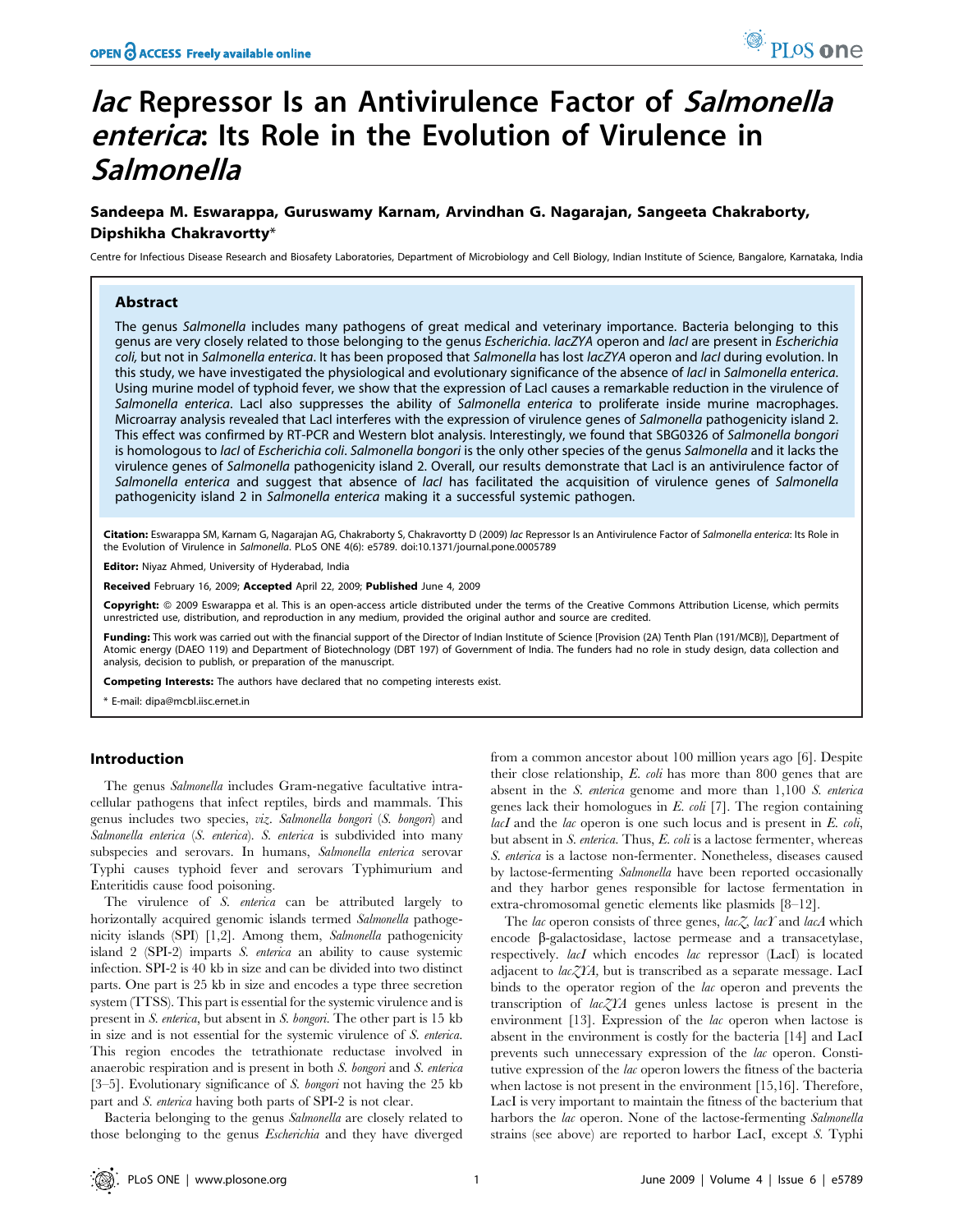strain ST-2 which harbors a mutant LacI with a diminished repressing ability [12].

It has been proposed that S. enterica has lost lac region (lacI and  $lacZYA$ ) during evolution [17]. Many serovars of S. enterica are intestinal pathogens of mammals and like E. coli they are exposed to lactose in the mammalian gut. Then, why has S. enterica lost the ability to ferment lactose? So far, there are no studies which address this issue. In this study, we have investigated the physiological and evolutionary significance behind the loss of (or absence of) lac region in S. enterica. We have chosen LacI for this study because it is very important for a bacterium harboring the lac operon to have lacI as unnecessary expression of the lac operon lowers the fitness of the bacteria harboring it [15,16]. Our study demonstrates that the expression of LacI in S. enterica reduces its virulence and suggests that lack of lacI has facilitated S. enterica to gain systemic virulence via SPI-2.

### Results

We used pTrc99A plasmid that harbors lacI gene to express LacI in S. enterica [18]. We deleted lacI from this plasmid to get pTrc(-LacI) plasmid and also we mobilized lacI along with its promoter from pTrc99A to pBR322 to get pBR322(+LacI). All these plasmids, viz. pTrc99A, pTrc(-LacI), pBR322 and pBR322(+LacI), were individually transformed into the wild-type (WT) strain of S. enterica serovar Typhimurium (S. Typhimurium). Expression of *lacI* in the strains harboring pTrc99A and pBR322(+LacI) was confirmed by RT-PCR and Western blot (Fig. S1 A and C). Growth of all these strains in Luria broth (LB) and M9 minimal medium were comparable to that of the parental WT strain (data not shown). Both pTrc99A and pBR322 have colE1 replicon and thus, have low to moderate (fifteen to twenty) copy numbers [19].

# S. enterica expressing LacI exhibits reduced virulence in murine typhoid fever model

Most of the known S. enterica serovars are pathogenic to one or the other vertebrate species. We were interested to know the effect of LacI on the virulence of S. enterica. We used murine typhoid fever model for this purpose. Mice were infected intra-peritoneally with S. enterica strains harboring different plasmids (see above) and infected mice were monitored for survival for 3 months. All the mice infected with the WT strain and strains harboring either pTrc(-LacI) or pBR322 (plasmids without lacI) were dead within 5 days of infection. Interestingly, 60% of the mice infected with strains harboring either pBR322(+LacI) or pTrc99A (plasmids expressing *lacI*) survived and did not succumb to the infection even after 3 months of infection (Fig. 1A).

Then, we examined the bacterial load in infected mice after 3 days of infection. We observed about 2 to 3 log order reduction in the bacterial load in spleen and mesenteric lymph node of the mice infected with strains harboring either pTrc99A or pBR322(+LacI) when compared to the organs of the mice infected with the WT strain  $(P<0.01)$ . However, the bacterial load in spleen and mesenteric lymph node of the mice infected with strains harboring either pBR322 or pTrc(-LacI) were not different from those of the mice infected with the WT strain  $(P>0.05)$  (Fig. 1 B and C). These findings clearly show that LacI suppresses the virulence of S. enterica. LacI-dependent attenuation of Salmonella was also observed when the infection was done via intra-gastric route (Figure S2).

There is a possibility that plasmids may get lost from bacteria during infection and in such case, selecting bacteria on medium containing antibiotic will underestimate the bacterial load. To rule out such possibility, the organ homogenate was plated separately

on medium with or without antibiotics. We observed that presence of antibiotic in the medium does not cause any change in the bacterial load estimation indicating that bacteria does not lose plasmid during infection.

To further confirm the effect of LacI on the virulence of S. enterica, we determined the competitive indices (CI) of strains expressing LacI with respect to the WT strain. Determination of CI is a very sensitive assay that compares the virulence of different strains [20]. For this assay, we used the WT strain constitutively expressing green fluorescent protein (GFP) to enable us to distinguish colonies of WT bacteria from the colonies of other strains on LB agar plate. The presence of GFP did not show any significant effect on the virulence of the WT strain  $|CI = 1.22 \pm 0.24$ ; P $> 0.05$ ). The CI values of strains harboring either pBR322(+LacI) or pTrc99A, determined in both spleen and mesenteric lymph node, were significantly  $(P<0.001)$  lesser than those of strains harboring either pBR322 or pTrc(-LacI) (Fig. 2). This result unequivocally demonstrates that LacI suppresses the virulence in S. enterica.

# S. enterica expressing LacI cannot proliferate inside murine macrophages

Our next aim was to understand how LacI is suppressing the virulence of S. enterica. To address this, we investigated the effect of LacI on the ability of S. *enterica* to multiply inside macrophages. Ability to multiply inside host macrophages is vital for the virulence of S. enterica [21]. We observed that strains harboring either pBR322(+LacI) or pTrc99A were unable to proliferate inside RAW 264.7 cells, a murine macrophage-like cell line. In contrast, proliferation of strains harboring either pTrc(-LacI) or pBR322 inside these macrophages were comparable to that of the WT strain (Fig. 3A and B). These finding illustrates that LacI suppresses the ability of S. enterica to multiply inside host macrophages and explains, at least in part, why S. enterica expressing LacI is less virulent. Nevertheless, LacI expression did not affect the entry of bacteria into epithelial (HeLa) cells as demonstrated by an invasion assay (Figure S3).

Our next aim was to investigate the mechanism of action of LacI that leads to the above observed effects in S. enterica; is DNA binding property of LacI responsible for these effects? To address this issue, we used isopropyl- $\beta$ , D-thiogalactoside (IPTG). IPTG binds with high affinity to LacI and lowers its affinity for the operator DNA, the natural target of LacI [22]. However, IPTG does not affect the binding of LacI to non-operator DNA [23,24]. Interestingly, LacI expressing strains [harboring either pTrc99A or pBR322(+LacI)] did not show any defect in their ability to multiply inside macrophages cultured in the presence of 10 mM IPTG. Proliferation of all the strains, viz. S. enterica having either pTrc99A or pTrc(-LacI) or pBR322 or pBR322(+LacI) were similar to that of the WT strain inside macrophages (Fig. 3C and D).  $\Delta$ ssaV, a mutant strain defective in secretion by the SPI-2 type three secretion system (TTSS), was used as positive control because SPI-2 encoded TTSS is essential for S. enterica to proliferate inside host macrophages [5]. The phenotype of  $\Delta ssaV$ strain was unaffected by IPTG (Fig. 3B and D).

This result clearly demonstrates that IPTG abolishes the inhibitory effect of LacI on the ability of S. enterica to multiply inside host macrophages. In addition, this result suggests that this inhibitory effect of LacI may be due to its binding to operator DNA and also it rules out the possible role of binding of LacI to a non-operator DNA sequence in this effect. This result also shows that LacI is indeed expressed in S. enterica harboring either pTrc99A or pBR322(+LacI) because the effect of IPTG is due to its binding with high affinity to LacI protein.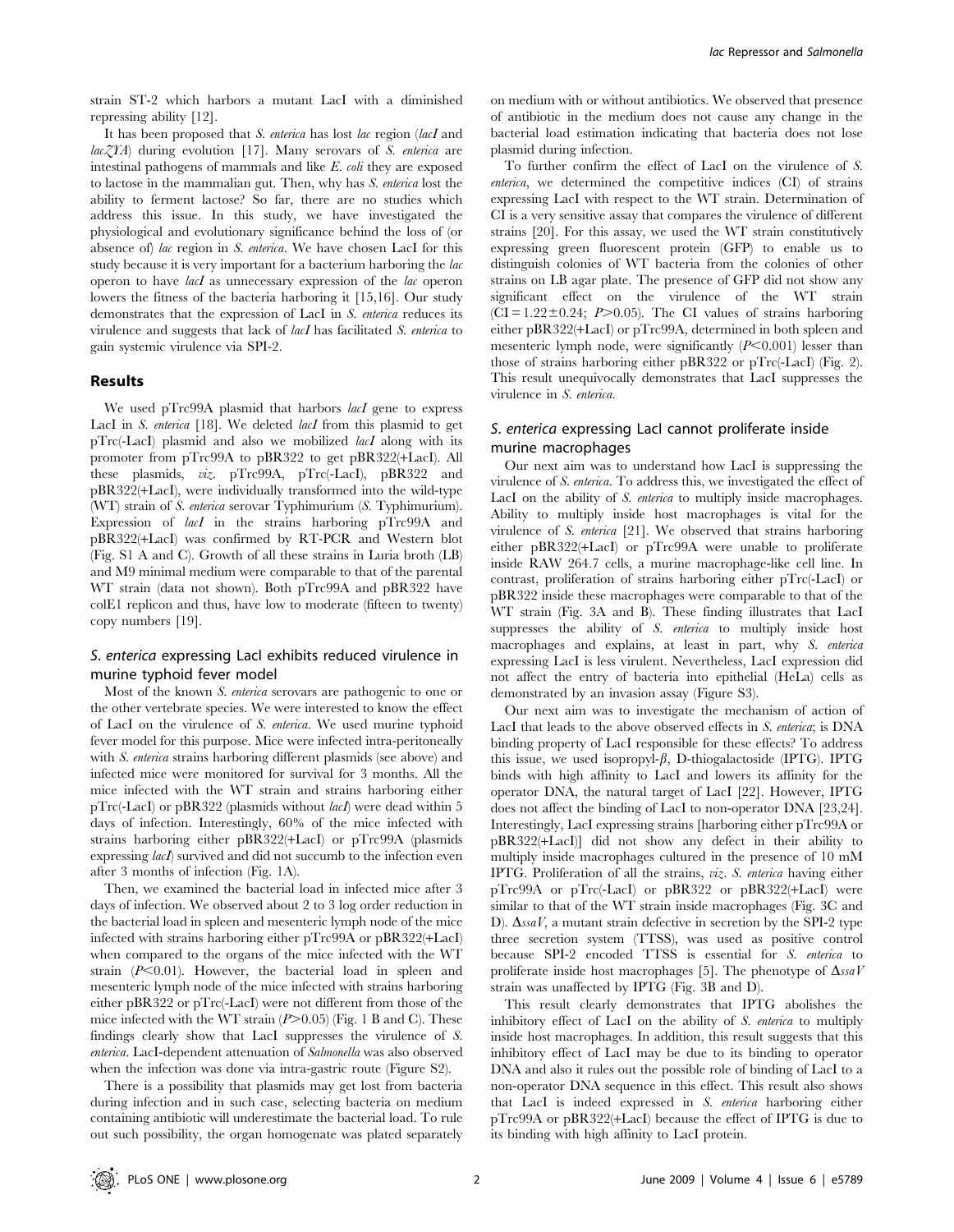WТ 100 pTrc99A (P = 0.0023) pTrc (-Lacl) Percent survival **pBR322** 80 pBR322(+Lacl) (P=0.0023) 60 40 20  $\theta$ 10  $12 - 14$ 2 8 Ò 4 6 40 Number of days after infection Spleen  $10<sup>1</sup>$ 10 CFU per organ  $= 0.0012$  $10<sup>4</sup>$  $P = 0.0011$  $10<sup>3</sup>$  $10<sup>2</sup>$ PARTIE - LEVEL 10 PATOLICAL Pircison 参 Mesenteric lymph node 10 CFU per g. organ weight 10  $P = 0.0004$ 10° 10<sup>4</sup>  $= 0.0003$  $10<sup>3</sup>$ 10 PTropage Clash Partner Retail  $\boldsymbol{\psi}$ 

A

 $\, {\bf B}$ 

C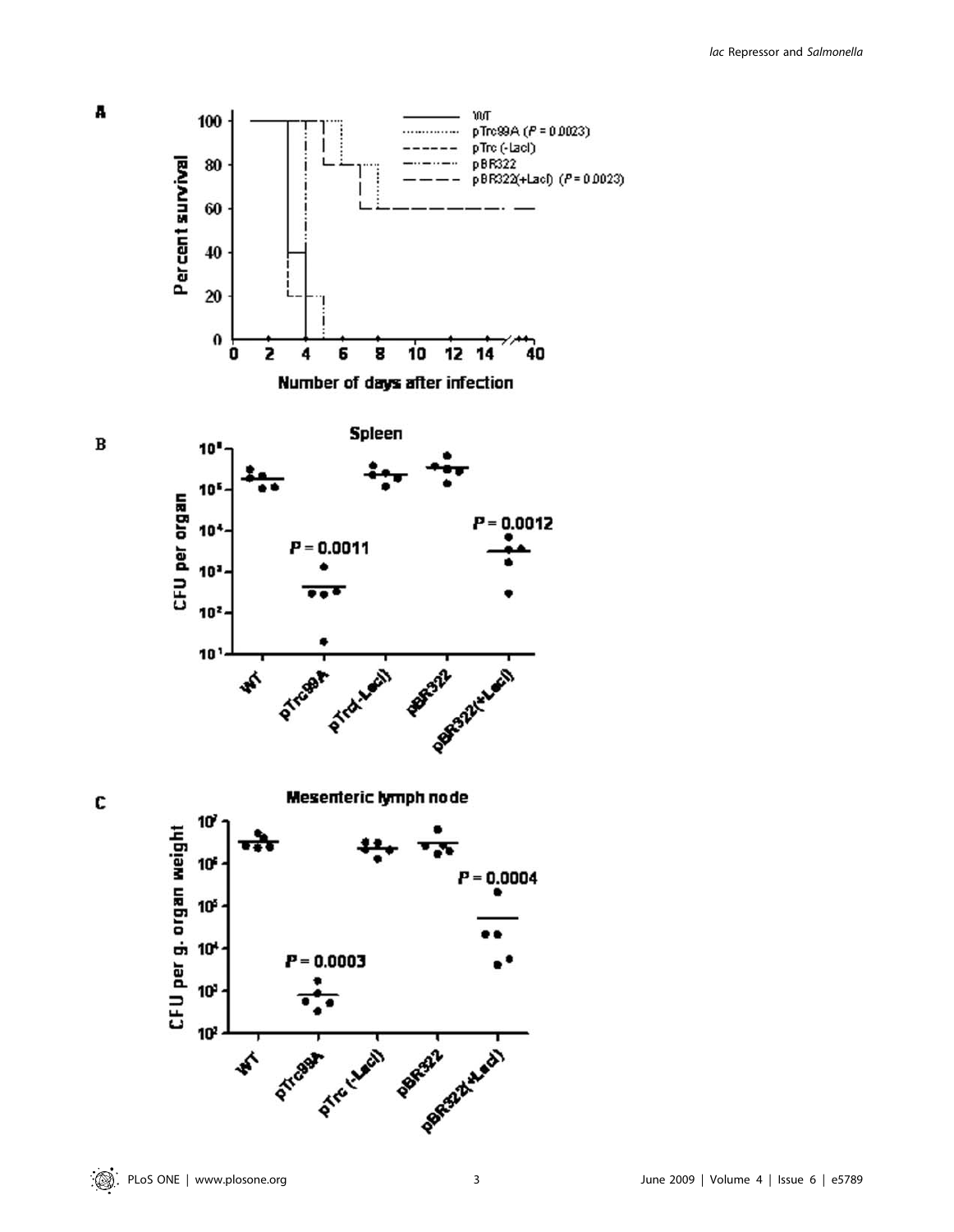Figure 1. S. enterica expressing LacI shows attenuated virulence in vivo. (A) Survival plots of mice (n = 5 in each case) intra-peritoneally infected with S. enterica harboring different plasmids (10<sup>4</sup> bacteria per mouse). Survival of mice infected with S. enterica expressing LacI [pTrc99A and  $pBR322(+\text{L}$ cl)] were compared to that of mice infected with the WT strain to calculate the statistical significance ( $P = 0.0023$  for both the strains) using Logrank test. Bacterial load in (B) spleen and (C) mesenteric lymph node of mice (n = 5 in each case) intra-peritoneally infected (for 3 days) with S. enterica harboring different plasmids (10<sup>3</sup> bacteria/mouse) are plotted in (B) and (C). The bacterial loads in organs of mice infected with experimental strains were compared to those of mice infected with the WT strain to calculate statistical significance by student's t-test. Horizontal lines in (B) and (C) indicate mean values. Graphs are representatives of at least two independent experiments. doi:10.1371/journal.pone.0005789.g001





Figure 2. S. enterica expressing LacI are less competitive with respect to the WT strain. Mice (n = 5 in each case) were infected intraperitoneally with a mixture of the WT strain and the indicated strain at 1:1 ratio (total 10<sup>3</sup> bacteria/mouse). After 3 days, CI values for all the strains were calculated with respect to the WT strain. CI values determined in spleen (A) and mesenteric lymph node (B) are plotted. Horizontal lines indicate mean values. Only four CI values are shown for the strain harboring pTrc99A in spleen and for the strain harboring pBR322(+LacI) in mesenteric lymph node as the fifth CI values were zero in both cases. Student's t-test was used to calculate the statistical significance. Graphs are representatives of two independent experiments.

doi:10.1371/journal.pone.0005789.g002

A

 $\mathbf{B}$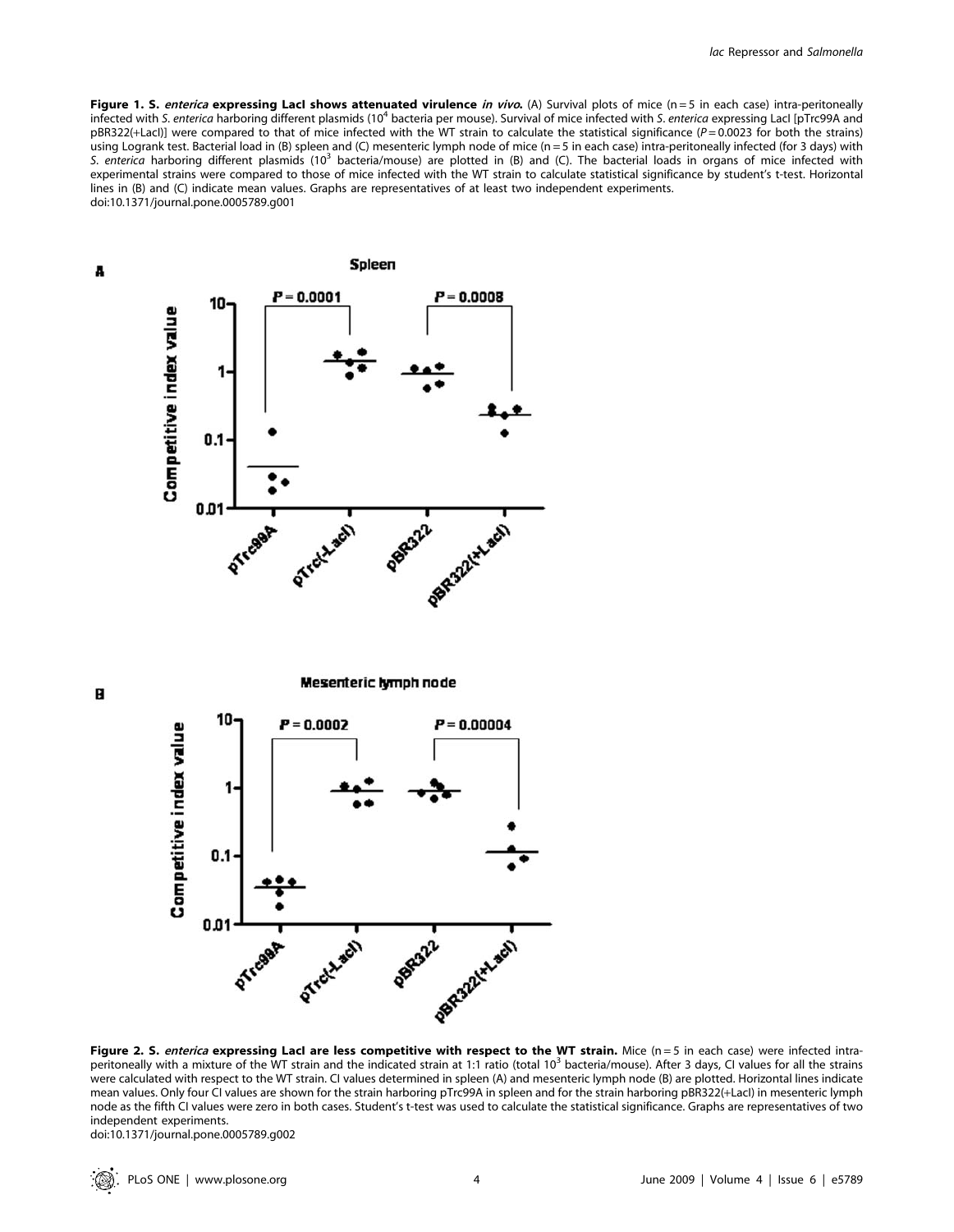

Figure 3. Expression of LacI in S. enterica suppresses its ability to proliferate inside murine macrophages. RAW-264.7 cells were infected with different strains as indicated at a MOI of 1:1 in the absence (A and B) or presence (C and D) of 10 mM IPTG. In all experiments, fold multiplication of S. enterica inside RAW 264.7 cells was calculated by dividing the intracellular bacterial load at 16 h by the intracellular bacterial load at 2 h. The bars represent mean fold-multiplication±standard error. Fold-multiplication of different strains were compared with that of the WT strain to calculate the P value using Student's t-test. Graphs shown are representatives of at least two independent experiments done in triplicates in each case. doi:10.1371/journal.pone.0005789.g003

# Ability of LacI to bind to the operator sequence is not responsible for its effect on the virulence of S. enterica

In  $E.$   $\omega h$ , LacI binds to the operator sequence present in the lac operon [25]. Mutating  $G\ln^{60}$  to  $\overline{G}$ ly and inserting three extra glycines after  $60<sup>th</sup>$  amino acid of LacI abolishes its ability to bind to the operator sequence without affecting its folding, assembly and inducer (IPTG) -binding property. However, the ability of this mutant  $\text{LacI}(\text{Gly}^{60+3})$  to bind to a non-operator DNA sequence is similar to that of the wild-type LacI [26]. We utilized this mutant LacI to investigate whether operator-binding property of LacI is responsible for its effect on the virulence of S. enterica. To our surprise, mice infected with *S. enterica* expressing  $\text{LacI(Gly}^{60+3})$  survived longer than those infected with the WT strain (Fig. 4A). Four out of five mice infected with *S. enterica* expressing  $\text{LacI}(\text{Gly}^{60+3})$  survived for more than 3 months after infection and did not succumb to infection. There

were no detectable bacteria in the organs of mice infected with S. enterica expressing  $\text{LacI}(\text{Gly}^{60+3})$  after 3 days of infection (Fig. 4B). In addition, S. enterica expressing  $\text{LacI(Gly}^{60+3})$  could not proliferate inside macrophages (Fig. 4C). Our search for the presence of operator sequence in S. Typhimurium genome (gi: 16763390) using genomic BLAST program (BLASTN 2.2.18+) revealed that there is no sequence that is significantly similar (expect value $<10$ ) to the operator sequence (5'-tgttgtgtggaattgtgagcggataacaatttcacacagg-3'). These results clearly demonstrate that the effect of LacI on the virulence of S. enterica is independent of its ability to bind to the operator sequence.

#### S. enterica expressing LacI is sensitive to mice serum

Pathogenic bacteria like S. enterica that are capable of causing systemic disease are resistant to serum-mediated killing and this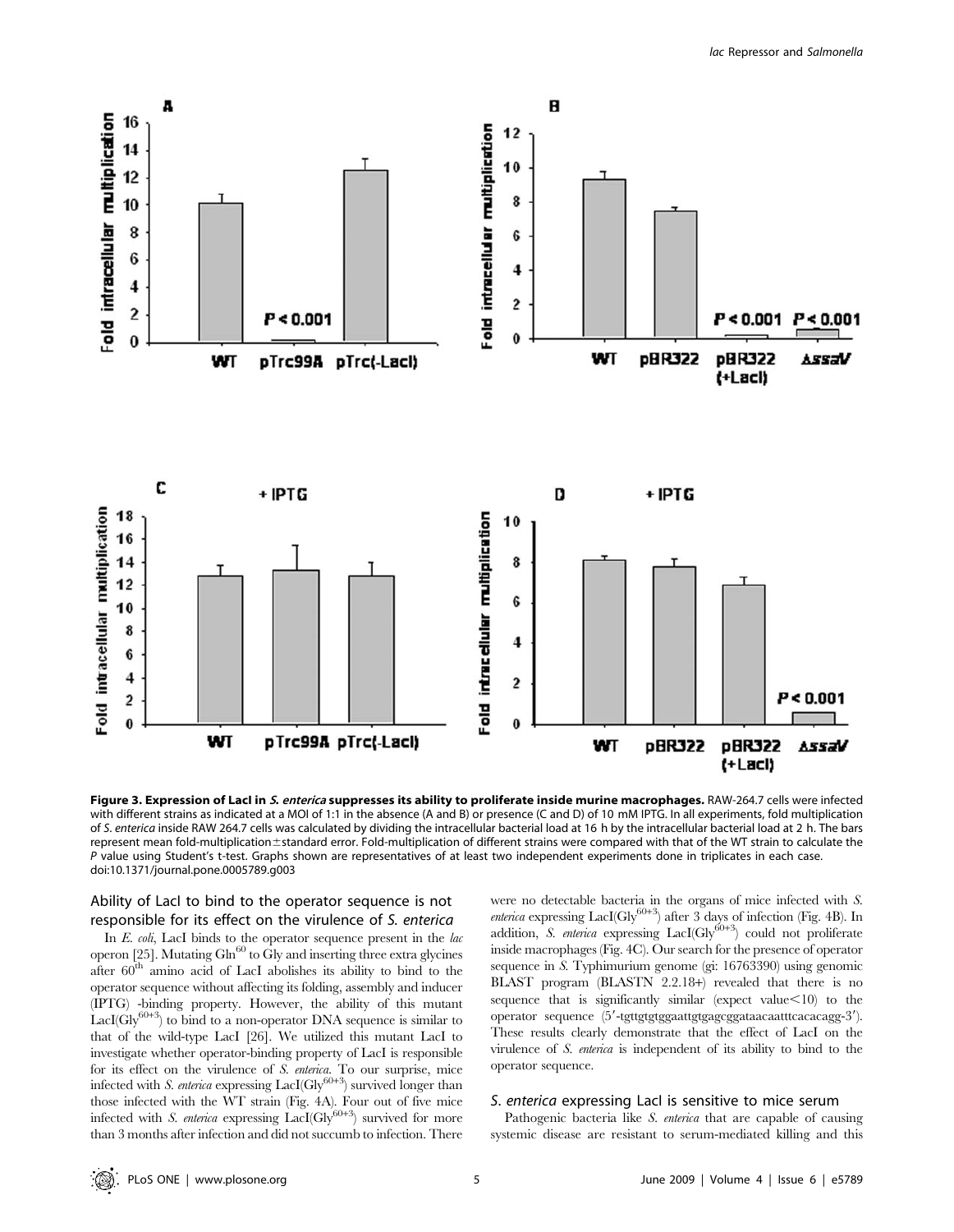



C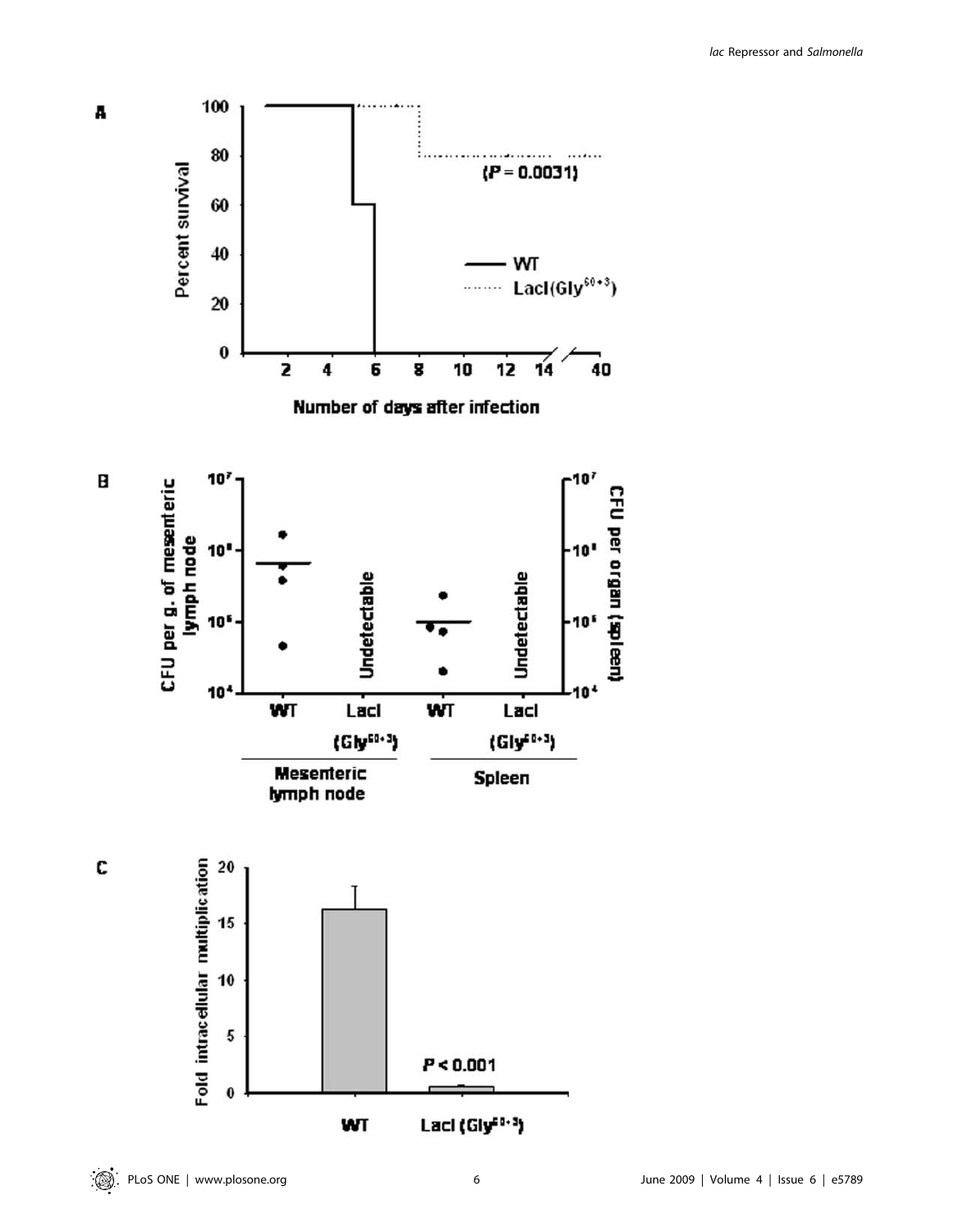Figure 4. Ability of LacI to bind to the operator sequence is not responsible for its effect on the virulenceof S. enterica. (A) Survival plots of mice (n = 5 in each case) intra-peritoneally infected (10<sup>4</sup> bacteria/mouse) with S. enterica expressing Lacl(Gly<sup>60+3</sup>), a mutant of Lacl that cannot bind to the operator sequence. Logrank test was used to calculate statistical significance. (B) Bacterial load in spleen and mesenteric lymph node of mice (n = 4 in each case) intra-peritoneally infected (for 3 days) with S. enterica expressing LacI(Gly<sup>60+3</sup>) (10<sup>3</sup> bacteria/mouse). Horizontal lines indicate mean values. (C) Intracellular multiplication of S. enterica expressing LacI(Gly<sup>60+3</sup>) in RAW 264.7 cells. The bars represent mean foldmultiplication±standard error. Student's t-test was used to calculate P value. Graphs shown are representatives of at least two independent experiments.

doi:10.1371/journal.pone.0005789.g004

property is important for their virulence [27]. Interestingly, the growth of S. enterica harboring pTrc99A was significantly diminished in mouse serum (Fig. 5). S. enterica expressing LacI thus appears to be sensitive to serum-mediated killing; this might also contribute to the diminished virulence of S. enterica expressing LacI.

# LacI inhibits the expression of SPI-2 inside macrophages

Our next aim was to find out the possible targets of LacI in S. enterica. We used microarray technique for this purpose. Microarray expression profiling was done using RNA isolated from the WT strain and the strains harboring either pTrc99A or pTrc $\left(-\right)$ LacI) plasmids during mid-log phase growth in M9 minimal medium. The genes whose expression was affected in the strain harboring pTrc99A but not in the strain harboring pTrc(-LacI) were taken into consideration. We found 75 genes that were significantly down-regulated and 147 genes that were significantly up-regulated  $(>2$ -fold and  $P<0.02$ ) in the strain harboring pTrc99A (Table S1 and Table S2). Among them, we looked for the genes that can influence the virulence of S. enterica. To our interest, 4 genes (ssaK, ssaJ, ssrA and orf245) belonging to SPI-2 and phoP were down-regulated in the strain harboring pTrc99A but not in the strain harboring pTrc(-LacI). Both SPI-2 and PhoP are essential for the virulence of S. enterica [3,28]. This result encouraged us to look for the expression profile of these genes in the strain expressing LacI inside macrophages.

In addition to these genes, microarray analysis showed upregulation of some flagella-related genes (fliB, fliC and fliT), genes involved in chemotaxis (cheZ, cheY, cheB and cheW) and genes belonging to SPI-1 (sprB, prgK, spaP, spaO and invJ). We did not



Figure 5. Sensitivity of S. enterica expressing LacI to mouse **serum.** Bacteria were grown in 96-well plates along with mouse serum as described in Materials and Methods for 4 h. Fold-replication was calculated by dividing the number of bacteria recovered after 4 h by the number of bacteria in the inoculum. Graph shown is a representative of three independent experiments done with triplicate samples. doi:10.1371/journal.pone.0005789.g005

pursue these genes further because up-regulation of these genes does not explain attenuation of virulence in S. enterica.

The expression profile of SPI-2 genes in the strain harboring pTrc99A inside macrophages was investigated using RT-PCR. RNA was isolated from intracellular bacteria and subjected for reverse transcription followed by PCR. We chose three virulence genes,  $viz.$  ssa $K$ , sse $B$  and spi $C$  which represent three different operons of the 25 kb part of SPI-2 that encodes a TTSS. Expression of  $ssaK$ ,  $sseB$  and  $spiC$  was reduced in the strain harboring pTrc99A inside macrophages. This reduction was not observed in the strain harboring pTrc(-LacI) indicating that LacI interferes with the expression of these genes. However, the expression of phoP was unaffected (Fig. 6A). These results were confirmed using quantitative real-time PCR analysis (Fig. S4).

To further confirm the effect of LacI on SPI-2 expression, we looked at SseB protein level in intracellular bacteria recovered from macrophages by Western blotting. We observed a remarkable reduction in SseB protein level in the strain harboring pTrc99A but not in the strain harboring pTrc(-LacI) inside macrophages (Fig. 6B). Expression of SPI-2 can be induced in vitro by using F medium [29]. This medium mimics intra-phagosomal environment as it is low in magnesium and phosphorous and acidic in pH. When grown in F medium for 2 h, there was significant decrease in the SseB protein level in the strain harboring pTrc99A but not in the strain harboring pTrc(-LacI) (Fig. 6C).

These results unequivocally demonstrate that LacI interferes with the expression of SPI-2 genes inside macrophages explaining, at least in part, why S. enterica expressing LacI are unable to proliferate inside macrophages and are attenuated in virulence in vivo. As some of the SPI-2 mutants are shown to be sensitive to serum mediated killing [30], this result also explains the serum sensitivity of *S. enterica* expressing LacI.

## SBG0326 of S. bongori is homologous to lacI

S. bongon, the only other Salmonella species, is found as a commensal of cold-blooded animals and it cannot cause systemic infections in mammals. 25 kb region of SPI-2 that encodes TTSS is absent in S. bongori, but is present in S. enterica [5]. This region is essential for the systemic virulence of S. enterica. These facts prompted us to look for the presence of lacI homologue/s in S. bongori genome. Interestingly, we observed that SBG0326 of S. bongori is homologous to *lacI* of  $E$ , *coli*. The predicted amino acid sequences of protein encoded by SBG0326 and LacI share 77% identity and 88% similarity (Fig. 7A). However, we did not find any transcript corresponding to lacI in S. bongori suggesting that SBG0326 is probably a pseudogene (Fig. S1 A and B).

Our search also revealed that SBG0324 of S. bongori is homologous to  $lac\mathcal{Z}$  of E. coli. The predicted amino acid sequences of protein encoded by SBG0324 and LacZ share 79% identity and 87% similarity. There were no genes that are homologous to  $la\mathcal{U}$ and lacA in S. bongori genome.

We observed that  $\text{prp}E$  and hemB are contiguous in S. enterica. However, these two genes are separated by four genes in S. bongori two of which are SBG0324 (lac $\zeta$ ) and SBG0326 (lacI). In E. coli,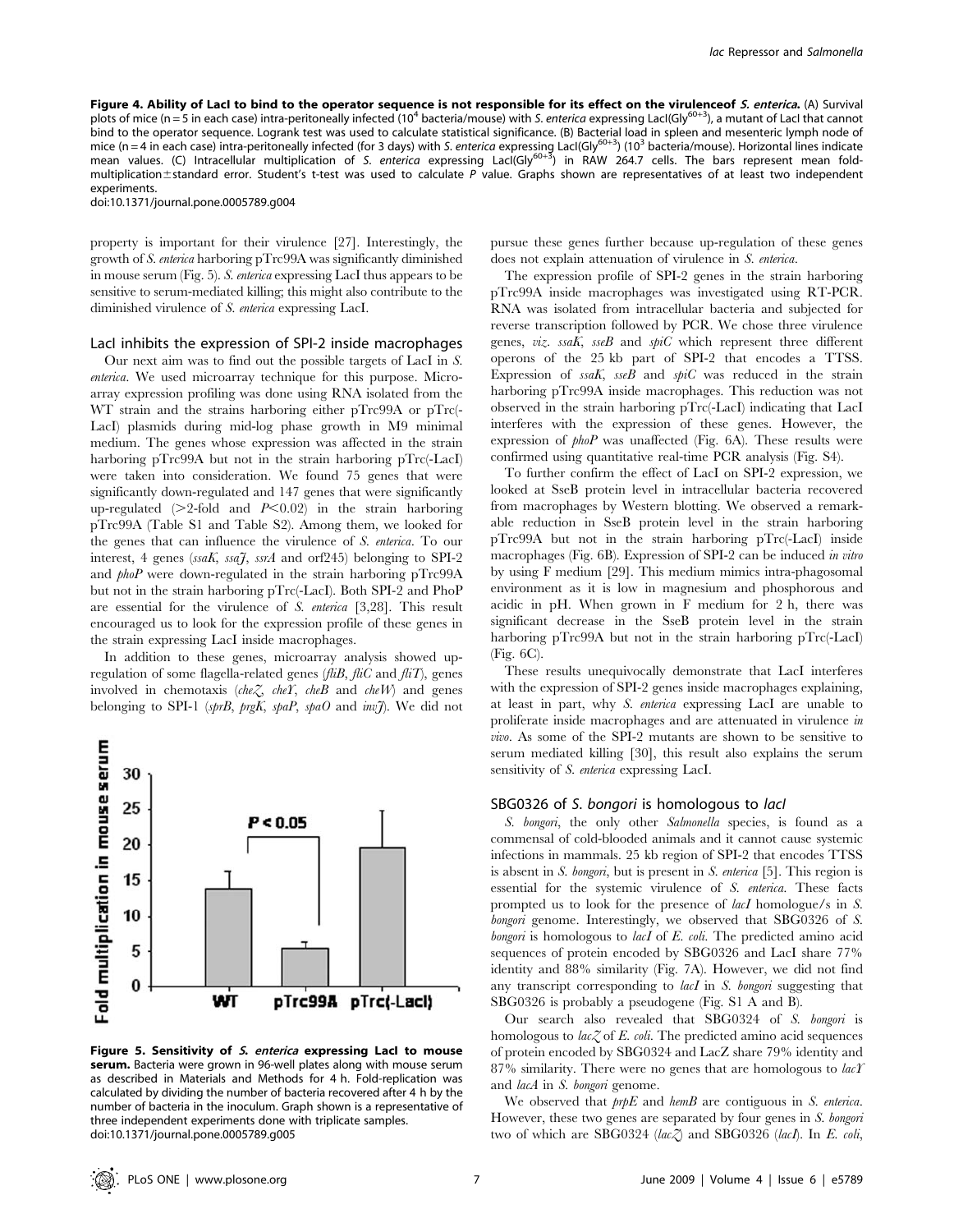

C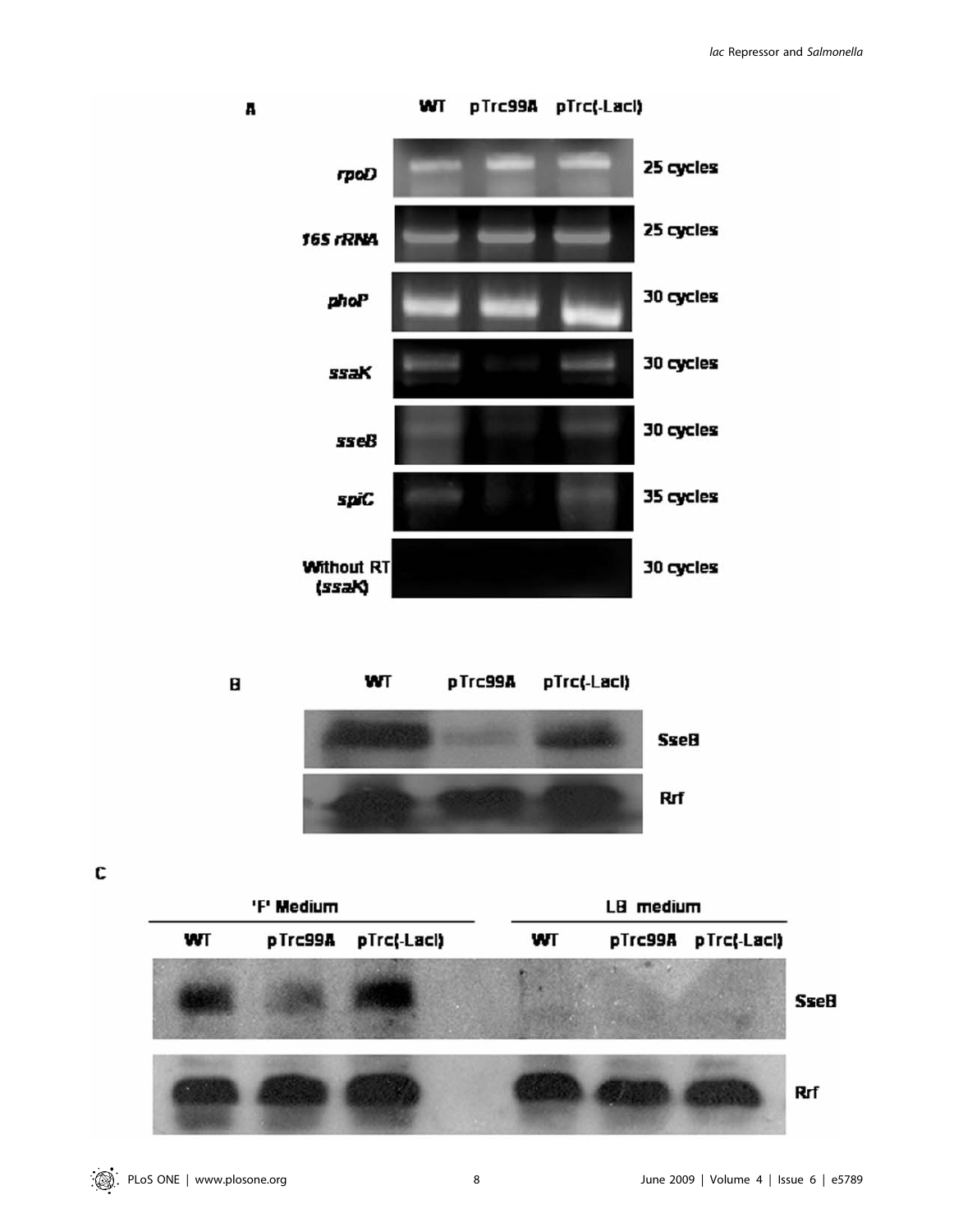Figure 6. LacI interferes with SPI-2 expression. (A) The effect of LacI on the expression of virulence genes inside macrophages was analyzed by RT-PCR. cDNA was synthesized from the RNA isolated from intracellular bacteria and ssaK, sseB, spiC (representatives from SPI-2 island) and phoP were amplified by PCR. (B) Analysis of SseB expression by Western blot using total protein extracted from intracellular bacteria. (C) Analysis of SseB expression by Western blot using total protein extracted from bacteria grown in SPI-2-inducing (F medium) medium or LB for 2 h. Ribosomal recycling factor (Rrf) served as internal control. Results are representatives of at least two independent experiments. doi:10.1371/journal.pone.0005789.g006

# д

| LacI(E.co1i) | VKP VTLYDVAAHAGV SYQT VSRVVNQA SHVS AKTREKVE TAMA ALNY I PNR VAQQLAGKQ<br>60              |
|--------------|-------------------------------------------------------------------------------------------|
|              | SBG0326(S.borgori)VKPVTLYDVAEYAGVSYQTVSRVVNQASHVSAKTREKVE AAMAELNYIPNRVAQQLAGKQ<br>60     |
| LacI(E.co1i) | SPLIGVATSNLALHAPSQIVAAIKSRADQSTASVVIANVEQTGVEACKAAIHNLLAQRVT120                           |
|              | SBG0326(S.bongori)SLLIGVATSSLALHAPSQIVAAIKSRADQLGASVVVSMVERSGVEACKAAVHNLLAQRVS120         |
| LacI(E.co1i) | GLI IRFPLDEVDAVTVAAS CGAV PALFLDVSDOTP VNRI IF SHDDGARLGVEHLVHHGHT 180                    |
|              | SBG0326(S.bongori)GLIINYPLDDQDAIAVEAACTNVPALFLDVSDQTPINSIIFSHEDGTRLGVEHLVALGHQ180         |
| LacI(E.co1i) | QIALLAGPHSSVSARLRHAGYMKYLAQYRLQPLVEREGDYSAMSGFQQTMQMLNGGTIPS240                           |
|              | SBG0326(S.borgori)QIALLAGPLSSVSARLRLAGMKYLTRNQIQPIAEREGDWSAMSGFQQTMQMLNEGIVPT240          |
| LacI(E.co1i) | AIL VAND OMAL GANR AI SEF GLRVAAD I SVI GYDD TEDS ACYI PPL T TLRODFRRLGES S 300           |
|              | SBG0326(S.bongori) AMLVAND QMALGAMRAITE SGLRVGAD ISVVGYDD TEDS SCYIPPST TIKQDFRLLGQT S300 |
| LacI(E.co1i) | VDRLMOL SRGE I SEPDTLL PVTL VERO TVOR PAAG SASA OAL AD SLMOL AR OVARL TPGK360             |

SBG0326(S.bongori)VDRLLQLSQGQAVKGNQLLPVSLVKRKTTLAPNTQTASPRALADSLMQLARQVSRLESGQ360

B



Figure 7. SBG0326 of S. bongori is homologous to lacI of E. coli. (A) Alignment of predicted amino acid sequences of SBG0326 and LacI (E. coli K12). Both of them share 77% identity and 88% similarity. Identical residues are underlined. (C) Schematic diagram showing organization of prpE to hemB locus in S. bongori, S. Typhimurium and E. coli (K12). Each arrow represents indicated gene. Genes belonging to lac region are shown in darker shade. In case of S. bongori and S. Typhimurium, the names of the homologous genes in E. coli are given below the arrows. Arrows are not to scale. doi:10.1371/journal.pone.0005789.g007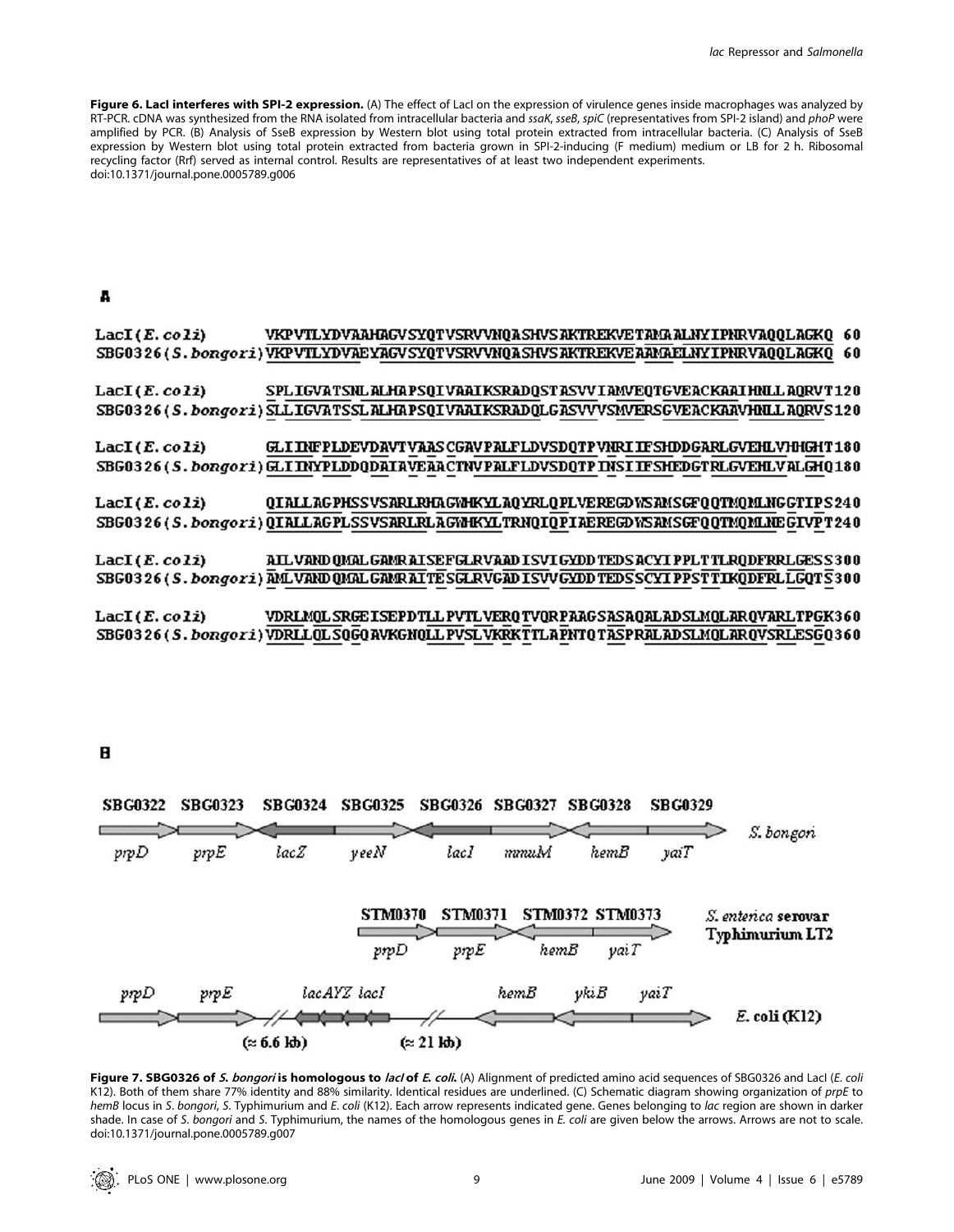$prpE$  and hemB are separated by 34.161 kb region that includes lac operon and lacI (Fig. 7B). These observations suggest that S. bongori has partially lost the *lac* region, whereas *S. enterica* has lost it completely.

# Discussion

The evolution of bacterial pathogens from their nonpathogenic ancestors is an exciting saga which involves many kinds of fascinating genetic events. This is central to the understanding of both the origin of infectious diseases and the emergence of new pathogens. Some bacteria have horizontally acquired genetic elements encoding virulence factors. For example, Salmonella has many horizontally acquired pathogenicity islands [1]. In some cases, virulence results from allelic differences in homologous genes. For example, genetic variation of  $f_{im}H$ , a gene that encode adhesin of type 1 fimbriae, is observed in nonpathogenic and uropathogenic E. coli [31]. Some bacteria have selectively inactivated genes that are no longer compatible with the pathogenic lifestyle of the bacteria either by point mutation, insertion, or deletion. Such genes are called 'antivirulence genes' [32]. For example,  $cadA$  and  $ompT$  are absent in Shigella, but are present in nonpathogenic E. coli. Introduction of either  $cadA$  or  $ompT$  attenuates virulence in Shigella [33,34].  $zirTS$ , grvA and  $pcgL$  are the antivirulence genes reported in S. enterica [35–37]. However, all these genes are present in S. enterica and modulate its virulence. So far, there is no report of an antivirulence gene of S. enterica that has been lost during evolution. Our study unequivocally demonstrates that *lacI* is an antivirulence gene of S. enterica which has been lost from it, but present in closely related S. bongori and E. coli.

We recognize the fact that the observed remarkable inhibitory effect of LacI on the virulence of S. enterica may be an exaggerated effect of LacI expression using plasmids having low to moderate copy numbers (fifteen to twenty). pTrc99A plasmid has operator region that can quench a part of LacI which reduces the amount of free LacI and decreases the effect of copy number of the plasmid on freely available LacI. Nevertheless, a slight inhibitory effect on the expression of virulence gene is sufficient to drive a genetic trait (if dispensable) towards negative selection.

Plasmids lacking LacI [pTrc99(-LacI) and pBR322] express beta-lactamase and tetracycline resistance proteins which are foreign to Salmonella, but they do not affect the virulence of S. enterica. Moreover, constitutive expression of green fluorescent protein also did not affect the virulence of S. enterica. Therefore, the effect of LacI on the virulence of S. enterica is unlikely to be just an artifact caused by the expression of a foreign protein.

There are two possibilities by which LacI can inhibit the virulence of S. enterica: either by binding to DNA or by binding to a protein. With respect to DNA binding, IPTG and  $\overrightarrow{Gly}^{60+3}$ mutation in LacI have same effect on the function of LacI. Both of them inhibit the LacI binding to the operator DNA without affecting its binding to non-operator sequence. IPTG could reverse the inhibitory effect of LacI on the ability of S. enterica to proliferate inside macrophages, whereas S. enterica expressing LacI mutant (Gly<sup>60+3</sup>) was unable to proliferate inside macrophages. These results indicate that the effect of LacI on the virulence of S. enterica is not because of its DNA binding property. The other possibility is the binding of LacI to a protein. As LacI can form homodimer and homotetramer, there is a possibility of LacI forming heterodimer or heterotetramer with other transcriptional factors or any proteins present in S. enterica and IPTG might inhibit such protein-protein interactions. All these possibilities need to be investigated.

Our study demonstrates that the antivirulence property of LacI in S. enterica is, at least in part, because of its interference with the expression of SPI-2. Acquisition of SPI-2 by S. enterica is a landmark event in the evolution of Salmonella. SPI-2 has enabled S. enterica to survive and multiply inside macrophages resisting their antimicrobial activities [38,39]. This ability is essential for S. enterica to cause systemic infection [3,5]. Thus, acquisition of virulence genes of SPI-2 has made it possible for S. enterica to extend its niche beyond intestine, whereas absence of the same has made S. bongori a mere commensal of cold-blooded animals. Based on these facts and our results, we propose that presence of SBG0326 (lacI) has probably hindered the acquisition of virulence genes of SPI-2 in S. bongori, whereas absence of lacI has facilitated the same in S. enterica making it a successful systemic pathogen. Thus, *lacI* has played a remarkable role in the evolution of virulence in Salmonella.

## Materials and Methods

#### Bacterial strains, plasmids and culture conditions

Salmonella enterica serovar Typhimurium strain NCTC 12023 was used as wild-type (WT) in all experiments. This was the parental strain for all other strains.  $\Delta s$ saV and S. bongon IH4 strains were kind gifts from Prof. Michael Hensel. Various plasmids used in this study are listed in Table S3. pTrc(-LacI) was constructed by digesting pTrc99A plasmid with BssHII to remove 872 nucleotide region encoding LacI and self-ligating the remaining plasmid. The deleted region included the promoter of lacI. lacI, including its promoter region, of pTrc99A was mobilized into EcoRI and HindIII sites of pBR322 to get pBR322(+LacI) plasmid. Primers used for constructing different plasmids are listed in Table S4. All plasmids were individually transformed to WT S. enterica. Bacteria were routinely cultured in Luria broth  $(LB)$  at  $37^{\circ}$ C. Optical density of the bacterial culture at 600 nm was measured every hour till stationary phase reached in order to monitor the growth of all the strains in LB or M9 minimal medium.

#### Mice infections

All procedures with animals were carried out in accordance with institutionally approved protocols. Six- to eight-week-old BALB/c mice were infected intra-peritoneally with S. enterica in all the experiments. A dose of  $10<sup>3</sup>$  bacteria per mouse was used to investigate the bacterial load in spleen and mesenteric lymph node. After 3 days of infection, spleen and mesenteric lymph node of infected mice were harvested and homogenized. Bacteria were enumerated after plating a dilution series onto LB agar. A dose of  $10<sup>4</sup>$  bacteria per mouse was used to follow the survival of the infected mice for 3 months. To calculate the competitive indices (CI) of S. enterica harboring different plasmids, mice were infected with equal amounts of WT S. enterica constitutively expressing green fluorescent protein (pFPV25.1) and the experimental strain (a ratio of 1:1). A total of  $10<sup>3</sup>$  bacteria per mouse were inoculated. After 3 days, spleen and mesenteric lymph node were harvested, homogenized and the homogenate was plated onto LB agar. Bacterial colonies with (WT strain) or without (experimental strains) green fluorescence were enumerated. The CI was defined as the ratio of the experimental strain to the WT strain recovered from the mice divided by their ratio in the initial inoculum [20]. Presence of green fluorescent protein did not affect the virulence of S. enterica.

#### Serum sensitivity assay

Blood collected by retro-orbital bleeding of mice was used to extract the serum. Healthy, Six- to eight-week-old BALB/c mice (that were to be sacrificed for some other purpose) were used for retro-orbital bleeding. Bacteria in exponential phase were seeded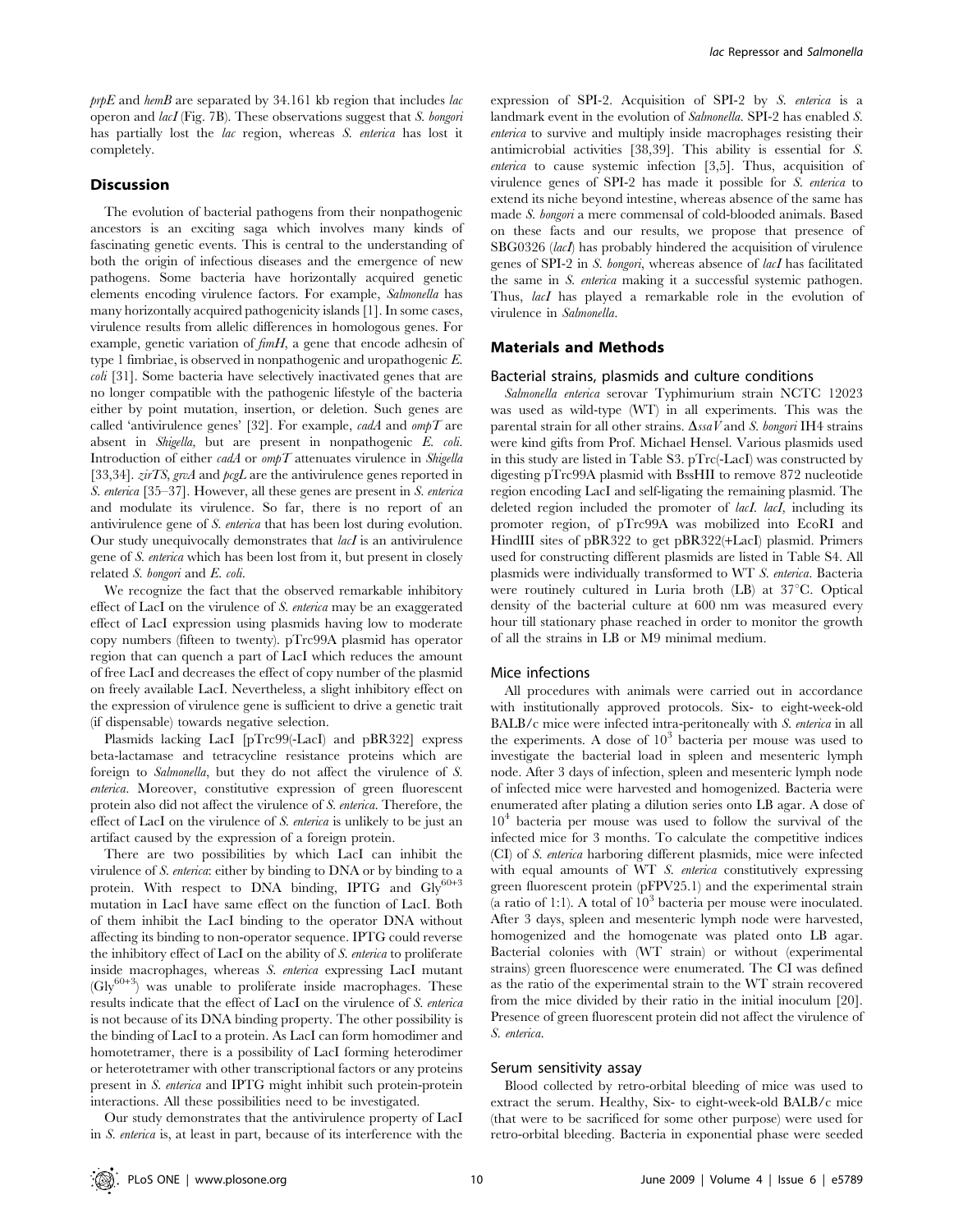in a 96-well plate at a concentration of 2 to  $5\times10^4$  bacteria per well in 50  $\mu$ l of a solution containing 0.5% tryptone and 0.5% sodium chloride. 50 µl of mouse serum was added to each well and incubated at  $37^{\circ}$ C in shaking conditions for 4 h. The samples were then plated at different dilutions on LB plates. Fold multiplication was calculated by dividing the number of bacteria recovered after 4 h by the number of bacteria in the inoculum.

# Eukaryotic cell culture and intracellular proliferation assays

RAW 264.7 cells were grown routinely in Dulbecco's Modified Eagle's Medium (DMEM; Sigma-Aldrich, USA) supplemented with 10% fetal calf serum (Sigma-Aldrich, USA) at  $37^{\circ}$ C in 5%  $CO<sub>2</sub>$ . RAW 264.7 cells  $(3\times10<sup>5</sup>$  per well) were seeded in 24-well plates 12 to 24 h prior to infection. These cells were infected with overnight culture of a specific strain of S. enterica as described earlier at a multiplicity of infection (MOI) of 1:1 [40]. To check the expression of SPI-2 genes by RT-PCR and western blot, an MOI of 50:1 was used. Fold intracellular multiplication was calculated by dividing the intracellular bacterial load at 16 h by the intracellular bacterial load at 2 h.

#### Microarray analysis

The WT strain and the strains harboring either pTrc99A or pTrc(-LacI) were grown in M9 minimal medium for 9 h (mid-log phase). After 9 h, total RNA was isolated from equal number of bacteria of each strain using 'RNeasy Mini Kit' (QIAGEN, USA). 'RNAprotect Bacteria Reagent' (QIAGEN, USA) was used to stabilize RNA before bacterial cells were lysed. The quality of the RNA was checked using 'Agilent - 2100 Bioanalyzer' (Agilent Technologies, USA). RNA was amplified using 'MessageAmp<sup>TM</sup> II-Bacteria RNA Amplification kit' (Ambion, USA) and labeled using 'Low Input RNA amplification kit' (Agilent Technologies, USA). Hybridization was done using 'In situ Hybridization kit' (Agilent Technologies, USA). Dye-swap was included in the hybridization plan. Hybridization plan was as follows:  $WT_{Cv3}$  vs. pTrc99A<sub>Cv5</sub>,  $WT_{Cv5}$  vs. pTrc99 $A_{Cv3}$ , WT<sub>Cv3</sub> vs. pTrc(-LacI)<sub>Cv5</sub>, WT<sub>Cv5</sub> vs. pTrc(-LacI)<sub>Cy3</sub>. Slides were scanned at 5  $\mu$  resolution using Agilent scanner. Automated feature extraction was done using Agilent's Feature Extraction Software. Analysis of feature extracted data was done using Agilent's GeneSpring GX V 7.3.1 software. The normalization was done using GeneSpring GX using the recommended Per Chip and Per Gene Data Transformation. Genes with ratio of 2 and above were considered as up-regulated and with ratio 0.5 and below were considered down-regulated. P value was calculated by GeneSpring GX for each gene on the basis of replicate probes to indicate statistical significance. P value less than 0.02 was taken as statistically significant. Raw data of microarray experiment is provided in Table S5. All microarray data reported in the manuscript is described in accordance with MIAME guidelines and the data from the experiments are deposited in GEO (accesssion no. GSE15950 and GPL8520).

# Extraction of bacterial RNA and protein from infected cells

Twelve hours after infection, RAW 264.7 cells were lysed on ice by incubating for 30 min in 0.1% SDS, 1% acidic phenol, and 19% ethanol in water. Bacteria were isolated from the lysate by centrifugation; RNA and total protein were extracted from the pellet using TRI reagent (Sigma-Aldrich, USA) according to the manufacturer's protocol. In each case, bacteria were recovered from two 6-well plates of infected RAW 264.7 cells and infected cells were pooled to isolate RNA and protein.

#### RT-PCR

RNA was extracted from an overnight bacterial culture to check the expression of *lacI* and from intracellular bacteria (isolated from RAW 264.7 cells) to check the expression of SPI-2 genes. RNA  $(2 \mu g)$ was treated with RNase-free DNase (Fermentas, USA) and then reverse transcribed using a reverse transcription system (Promega, USA). The cDNA thus generated was amplified using specific primers designed for lacI, phoP, ssaK, sseB, spiC, rpoD and 16S rRNA. The nucleotide sequences of all primers are given in Table S4.

#### Western blot

To check the expression of SPI-2, total protein was extracted from intracellular bacteria (isolated from RAW 264.7 cells) and also from bacteria grown in F or LB medium for 2 h. The F medium was prepared as described previously [29]. Protein was electrophoresed and transferred to a polyvinylidene difluoride membrane (Millipore, USA). The membrane was then probed with SseB or Rrf antibody (a kind gift from Prof. Hensel and Prof. Varshney, respectively) and respective horse radish peroxidase- (HRP) conjugated secondary antibody (Bangalore Genei, India). Immune complexes were detected using an enhanced chemiluminescence reagent (PerkinElmer, USA).

#### Bioinformatic analysis

The complete genome sequence of S. bongori 12419 ATCC 43975 available in Welcome Trust Sanger Institute website (http://www.sanger.ac.uk/Projects/Salmonella/) and the nucleotide sequences of *lacI* and *lac* $\angle$ *YA* genes of *E. coli* K12 were used to search for the presence of lac region in S. bongori; 'BLAST 2 sequences' tool was used for this analysis [41]. ExPASy-Translate tool was used to predict amino acid sequences [42]. ClustalW program was used for amino acid sequence alignment [43].

#### Statistical methods

Logrank test was used to analyze the survival curves of mice infected with different strains of S. enterica. Student's t-test was used to analyze the bacterial load in the organs of infected mice and also to analyze the ability of different strains of S. enterica to multiply inside macrophages and in the presence of mouse serum.

# Supporting Information

Table S1 List of genes which are down-regulated in the strain having pTrc99A but not in the strain having pTrc(-LacI)

Found at: doi:10.1371/journal.pone.0005789.s001 (0.16 MB DOC)

Table S2 List of genes which are up-regulated in the strain having pTrc99A but not in the strain having pTrc(-LacI)

Found at: doi:10.1371/journal.pone.0005789.s002 (0.30 MB DOC)

Table S3 Plasmid constructs used in this study

Found at: doi:10.1371/journal.pone.0005789.s003 (0.03 MB DOC)

Table S4 Primers used in this study

Found at: doi:10.1371/journal.pone.0005789.s004 (0.03 MB DOC)

Table S5 Raw data of microarray experiment

Found at: doi:10.1371/journal.pone.0005789.s005 (8.59 MB XLS)

Figure S1 Analysis of expression of LacI. (A) RT-PCR analysis of lacI expression in different strains of Salmonella and E. coli.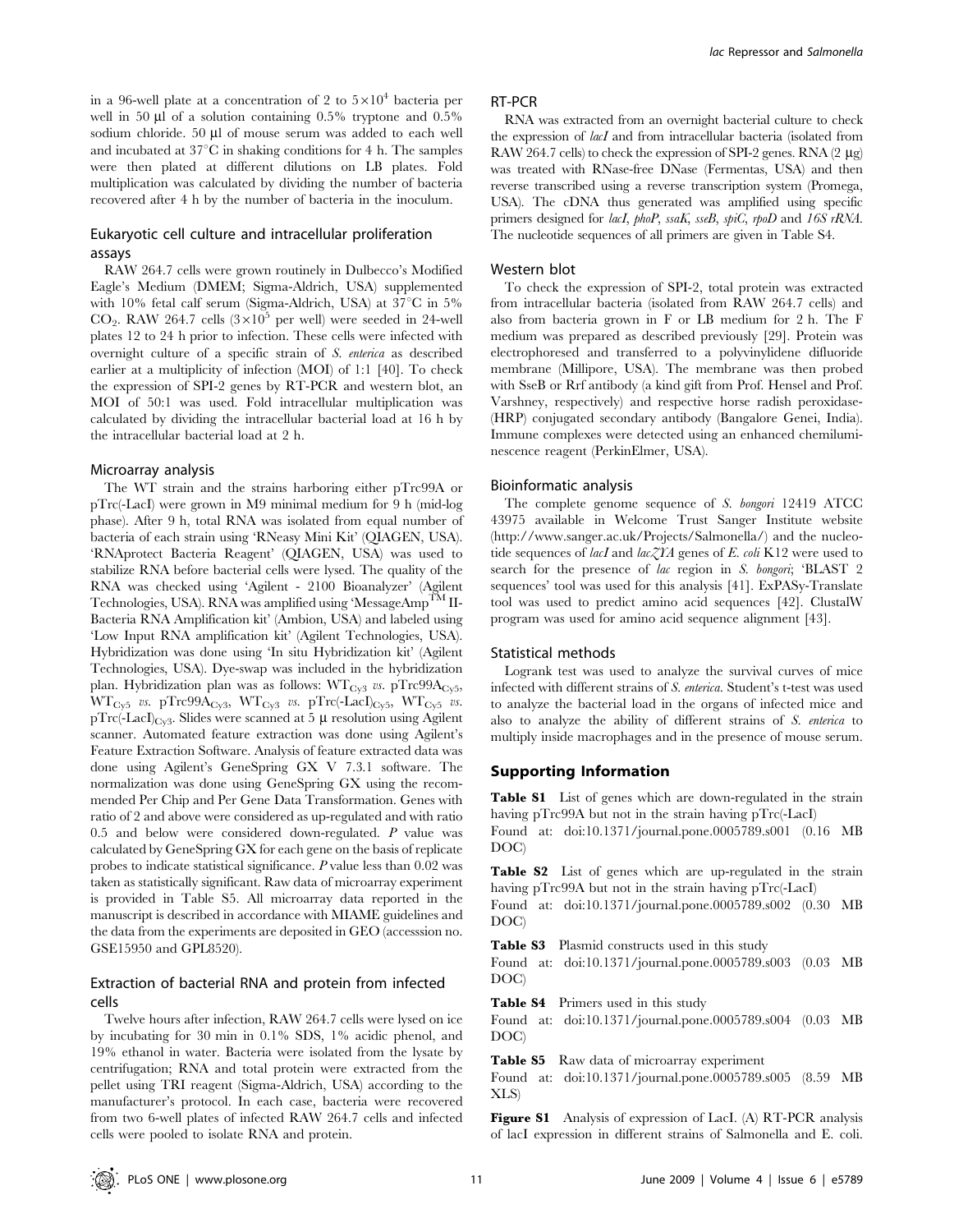RNA isolated from overnight culture of bacteria was treated with RNase-free DNase and reverse transcribed. cDNA thus generated was used for PCR amplification. (B) PCR amplification of lacI from the genomic DNA of bacteria. In both (A) and (B), PCR was done using lacI-specific primers. rpoD was used as internal control. (C) Western blot analysis of LacI expression in different strains of Salmonella. Equal number of bacteria from overnight culture was lysed and the lysate was used for Western blot analysis. LacI antibody was from Abcam.

Found at: doi:10.1371/journal.pone.0005789.s006 (1.24 MB TIF)

Figure S2 Effect of LacI on the proliferation of Salmonella in mice infected via intra-gastric route. The graph shows the bacterial load of the spleens of mice infected with Salmonella. Found at: doi:10.1371/journal.pone.0005789.s007 (8.43 MB TIF)

Figure S3 Expression of LacI in Salmonella does not affect invasion. HeLa cells were infected as described in Materials and Methods with log-phase bacteria with an MOI of 1. Cells were lysed at 1 h after infection to recover the intracellular bacteria. Percentage of entry was calculated by comparing the number of entered bacteria with the number of bacteria in the pre-inoculum. Found at: doi:10.1371/journal.pone.0005789.s008 (8.43 MB TIF)

#### References

- 1. Hensel M (2004) Evolution of pathogenicity islands of Salmonella enterica. Int J Med Microbiol 294: 95–102.
- 2. Marcus SL, Brumell JH, Pfeifer CG, Finlay BB (2000) Salmonella pathogenicity islands: big virulence in small packages. Microbes Infect 2: 145–156.
- 3. Shea JE, Hensel M, Gleeson C, Holden DW (1996) Identification of a virulence locus encoding a second type III secretion system in Salmonella typhimurium. Proc Natl Acad Sci U S A 93: 2593–2597.
- 4. Hensel M, Hinsley AP, Nikolaus T, Sawers G, Berks BC (1999) The genetic basis of tetrathionate respiration in Salmonella typhimurium. Mol Microbiol 32: 275–287.
- 5. Hensel M (2000) Salmonella pathogenicity island 2. Mol Microbiol 36: 1015–1023.
- 6. Doolittle RF, Feng DF, Tsang S, Cho G, Little E (1996) Determining divergence times of the major kingdoms of living organisms with a protein clock. Science 271: 470–477.
- 7. McClelland M, Sanderson KE, Spieth J, Clifton SW, Latreille P, et al. (2001) Complete genome sequence of Salmonella enterica serovar Typhimurium LT2. Nature 413: 852–856.
- 8. Falcao DP, Trabulsi LR, Hickman FW, Farmer JJ 3rd (1975) Unusual Enterobacteriaceae: lactose-positive Salmonella typhimurium which is endemic in Sao Paulo, Brazil. J Clin Microbiol 2: 349–353.
- 9. Kohbata S, Takahashi M, Yabuuchi E (1983) Lactose-fermenting, multiple drug-resistant Salmonella typhi strains isolated from a patient with postoperative typhoid fever. J Clin Microbiol 18: 920–925.
- 10. Cohen SL, Wylie BA, Sooka A, Koornhof HJ (1987) Bacteremia caused by a lactose-fermenting, multiply resistant Salmonella typhi strain in a patient recovering from typhoid fever. J Clin Microbiol 25: 1516–1518.
- Kunz LJ, Ewing WH (1965) Laboratory Infection with a Lactose-Fermenting Strain of Salmonella Typhi. J Bacteriol 89: 1629.
- 12. Falkow S, Baron LS (1962) Episomic Element in a Strain of Salmonella Typhosa. J Bacteriol 84: 581–589.
- 13. Wilson CJ, Zhan H, Swint-Kruse L, Matthews KS (2007) The lactose repressor system: paradigms for regulation, allosteric behavior and protein folding. Cell Mol Life Sci 64: 3–16.
- 14. Stoebel DM, Dean AM, Dykhuizen DE (2008) The cost of expression of Escherichia coli lac operon proteins is in the process, not in the products. Genetics 178: 1653–1660.
- 15. Andrews KJ, Hegeman GD (1976) Selective disadvantage of non-functional protein synthesis in Escherichia coli. J Mol Evol 8: 317–328.
- 16. Koch AL (1983) The protein burden of lac operon products. J Mol Evol 19: 455–462.
- 17. Stoebel DM (2005) Lack of evidence for horizontal transfer of the lac operon into Escherichia coli. Mol Biol Evol 22: 683–690.
- 18. Amann E, Ochs B, Abel KJ (1988) Tightly regulated tac promoter vectors useful for the expression of unfused and fused proteins in Escherichia coli. Gene 69: 301–315.
- 19. Sambrook J, Russell DW (2001) Plasmids and Their Usefulness in Molecular Cloning. Molecular Cloning: A Laboratory Manual. Third ed. Cold Spring Harbor, New York: Cold Spring Harbor Laboratory Press. pp 1.1–1.170.
- 20. Beuzon CR, Holden DW (2001) Use of mixed infections with Salmonella strains to study virulence genes and their interactions in vivo. Microbes Infect 3: 1345–1352.

Figure S4 LacI interferes with SPI-2 expression inside macrophages. The effect of LacI on the expression of virulence genes was analyzed by quantitative real-time PCR. The cDNA was synthesized from the RNA isolated from intracellular bacteria and was used to perform quantitative real-time PCR using DyNAmo<sup>TM</sup> HS SYBR<sup>®</sup> Green qPCR Kit. Following conditions were used for all reactions: 40 cycles of  $94^{\circ}$ C for 20 sec,  $57^{\circ}$ C for 30 sec and 72 $^{\circ}$ C for 30 sec. Relative amounts of ssaK, sseB and phoP mRNA with respect to rpoD mRNA was quantified. Found at: doi:10.1371/journal.pone.0005789.s009 (8.43 MB TIF)

#### Acknowledgments

We thank Prof. Kathleen S. Matthews for pJC1LacI(gly $^{60+3}$ ) construct, Prof. Michael Hensel for  $\Delta s$ saV and S. bongon strains and SseB antibody, Prof. Umesh Varshney for Rrf antibody. We are grateful to the technical assistance of Genotypic Technology Pvt Ltd. in microarray experiment.

#### Author Contributions

Conceived and designed the experiments: SME. Performed the experiments: SME GK AGN SC. Analyzed the data: SME AGN DC. Contributed reagents/materials/analysis tools: DC. Wrote the paper: SME.

- 21. Fields PI, Swanson RV, Haidaris CG, Heffron F (1986) Mutants of Salmonella typhimurium that cannot survive within the macrophage are avirulent. Proc Natl Acad Sci U S A 83: 5189–5193.
- 22. Riggs AD, Newby RF, Bourgeois S (1970) lac repressor—perator interaction. II. Effect of galactosides and other ligands. J Mol Biol 51: 303–314.
- 23. Lin S, Riggs AD (1975) The general affinity of lac repressor for E. coli DNA: implications for gene regulation in procaryotes and eucaryotes. Cell 4: 107–111.
- 24. Lin SY, Riggs AD (1972) Lac repressor binding to non-operator DNA: detailed studies and a comparison of eequilibrium and rate competition methods. J Mol Biol 72: 671–690.
- 25. Gilbert W, Muller-Hill B (1967) The lac operator is DNA. Proc Natl Acad Sci U S A 58: 2415–2421.
- 26. Falcon CM, Matthews KS (1999) Glycine insertion in the hinge region of lactose repressor protein alters DNA binding. J Biol Chem 274: 30849–30857.
- 27. Joiner KA (1988) Complement evasion by bacteria and parasites. Annu Rev Microbiol 42: 201–230.
- 28. Miller SI, Kukral AM, Mekalanos JJ (1989) A two-component regulatory system (phoP phoQ) controls Salmonella typhimurium virulence. Proc Natl Acad Sci U S A 86: 5054–5058.
- 29. Chakravortty D, Rohde M, Jager L, Deiwick J, Hensel M (2005) Formation of a novel surface structure encoded by Salmonella Pathogenicity Island 2. Embo J 24: 2043–2052.
- 30. Hensel M, Shea JE, Raupach B, Monack D, Falkow S, et al. (1997) Functional analysis of ssaJ and the ssaK/U operon, 13 genes encoding components of the type III secretion apparatus of Salmonella Pathogenicity Island 2. Mol Microbiol 24: 155–167.
- 31. Sokurenko EV, Chesnokova V, Dykhuizen DE, Ofek I, Wu XR, et al. (1998) Pathogenic adaptation of Escherichia coli by natural variation of the FimH adhesin. Proc Natl Acad Sci U S A 95: 8922–8926.
- 32. Maurelli AT (2007) Black holes, antivirulence genes, and gene inactivation in the evolution of bacterial pathogens. FEMS Microbiol Lett 267: 1–8.
- 33. Nakata N, Tobe T, Fukuda I, Suzuki T, Komatsu K, et al. (1993) The absence of a surface protease, OmpT, determines the intercellular spreading ability of Shigella: the relationship between the ompT and kcpA loci. Mol Microbiol 9: 459–468.
- 34. Maurelli AT, Fernandez RE, Bloch CA, Rode CK, Fasano A (1998) ''lack holes''and bacterial pathogenicity: a large genomic deletion that enhances the virulence of Shigella spp. and enteroinvasive Escherichia coli. Proc Natl Acad Sci U S A 95: 3943–3948.
- 35. Gal-Mor O, Gibson DL, Baluta D, Vallance BA, Finlay BB (2008) A novel secretion pathway of Salmonella enterica acts as an antivirulence modulator during salmonellosis. PLoS Pathog 4: e1000036.
- 36. Ho TD, Slauch JM (2001) Characterization of grvA, an antivirulence gene on the gifsy-2 phage in Salmonella enterica serovar typhimurium. J Bacteriol 183: 611–620.
- 37. Mouslim C, Hilbert F, Huang H, Groisman EA (2002) Conflicting needs for a Salmonella hypervirulence gene in host and non-host environments. Mol Microbiol 45: 1019–1027.
- 38. Chakravortty D, Hansen-Wester I, Hensel M (2002) Salmonella pathogenicity island 2 mediates protection of intracellular Salmonella from reactive nitrogen intermediates. J Exp Med 195: 1155–1166.